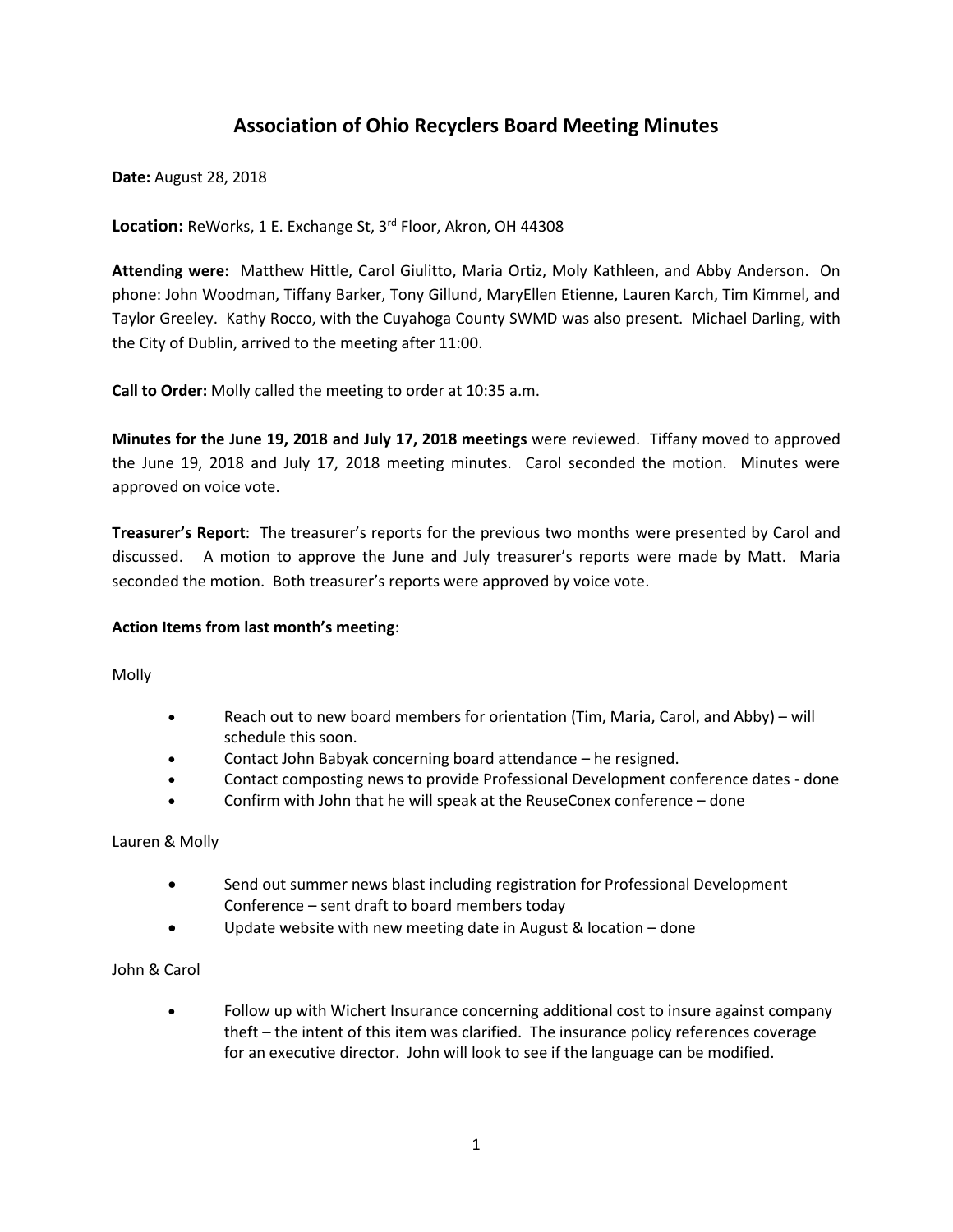#### Erick

- Schedule strategic planning committee conference call
- Review draft strategic plan update
- Send draft to Board by 8/15/18

Erick is no longer on the Board and these will need to be addressed by the future strategic planning committee chair. No volunteers were identified at this time

### MaryEllen

 Contact Steve Johnson & Tiffany Barker concerning board attendance – Tiffany is back. Steve is likely going to resign. He would still like to be a member and be involved.

Molly volunteered to take the action items from today's meeting.

### B**oard Recruitment**

It was noted that John Babyak resigned from the Board. There was discussion about the board vacancy and other potential vacancies. John Babyak's Government position expires at the end of 2018. Steve Johnson's Individual position, as well as the Recycling Business position vacated by Erick Palmer, both expire at the end of 2019.

It was also clarified that each Board member is expected to participate in at least one of the working committees. Abby requested more information on what the committees do. Molly indicated that that detailed information will be shared on the new member conference call. [action item]

#### **Committee Updates**

Governance Committee - No activity for this committee. Elections will likely be discussed after the conference.

Communications and Programming – The summer newsletter needs to be sent out. Lauren emailed a draft. Please respond with comments ASAP so it can be sent out to our membership. [action item]

Events –Taylor is now organizing weekly calls to plan for the Professional Development Workshop. John gave a financial overview of the workshop - where we are with registrations and sponsorships.

There was discussion about the potential for educational scholarships as well as the conference planning committee members. Tony made a motion to allow planning committee members to get free registration to our workshop. Taylor seconded the motion. Motion was approved on voice vote.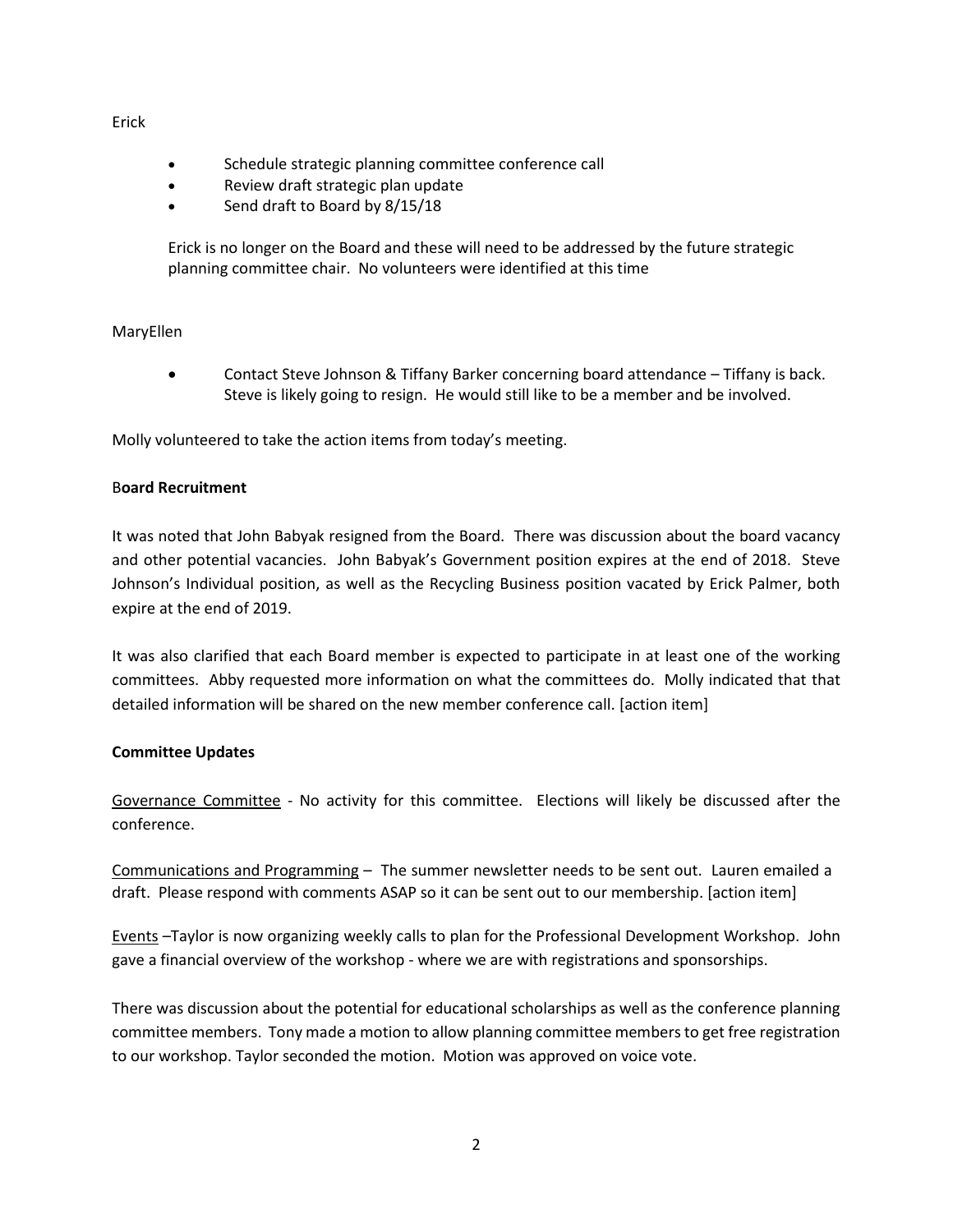There was further discussion on the details of the student scholarships. It was agreed that Tony would develop a simple survey for students to complete in order to receive a scholarship. He will run the survey by the board members prior to sending it out and they would be awarded on a first-come, first-serve basis. A motion was made by John to allow for up to ten scholarships to be awarded for students who complete a survey. Tiffany seconded the motion. Motion was approved by voice vote.

It was mentioned that Holly Christmann is leaving the Hamilton County SWMD, so Michelle Balz will have to take her spot on the panel discussion (if available). There was also discussion of the number of tables that were needed. It was mentioned that Board members were needed to help lead the break-out discussions at the end of the day.

Relating to the 2019 Partner's Conference, MaryEllen made a motion to have AOR take the lead in managing the conference website and registration process. John seconded the motion. Motion was passed on voice vote.

The RFP for the location was sent out (it will be in northeast Ohio). There were four responses – one in Akron and three in Canton. The group may do another RFP process since there was only response from Akron – they will be meeting soon.

ReuseConex has released its final agenda. Also, the sponsorships are almost sold out. There are up to seven solid waste district scholarships available for registration costs. These were funded through OSWDO. There is still one registration available from AOR's sponsorship of the event as well. Carol was interested – MaryEllen will contact her regarding whether to use the AOR slot or one of the OSWDO scholarships.

Finance – There were no updates for this committee outside the information in the financial reports.

Strategic Planning – There were not any updates from this committee. A chair needs to be identified for this committee.

# **New Business**

Michael Darling, with the City of Dublin, introduced himself and gave a brief summary of his work experience. Michael is interested in filling the vacancy for the Government seat vacated by John Babyak. Michael excused himself from the room and Taylor made a motion for him to fill the vacant Board position representing Government that expires on 12/31/18. MaryEllen seconded the motion. Motion was approved on voice vote. Michael will need to be added to the google docs account. [action item]

The potential for meeting with ORAO leadership to discuss joining the two organizations was discussed. Molly will try to get ORAO representatives at our next meeting in October [action item].

There was discussion about December's meeting and how to incorporate the required annual member's meeting into the event. This will be discussed more in October.